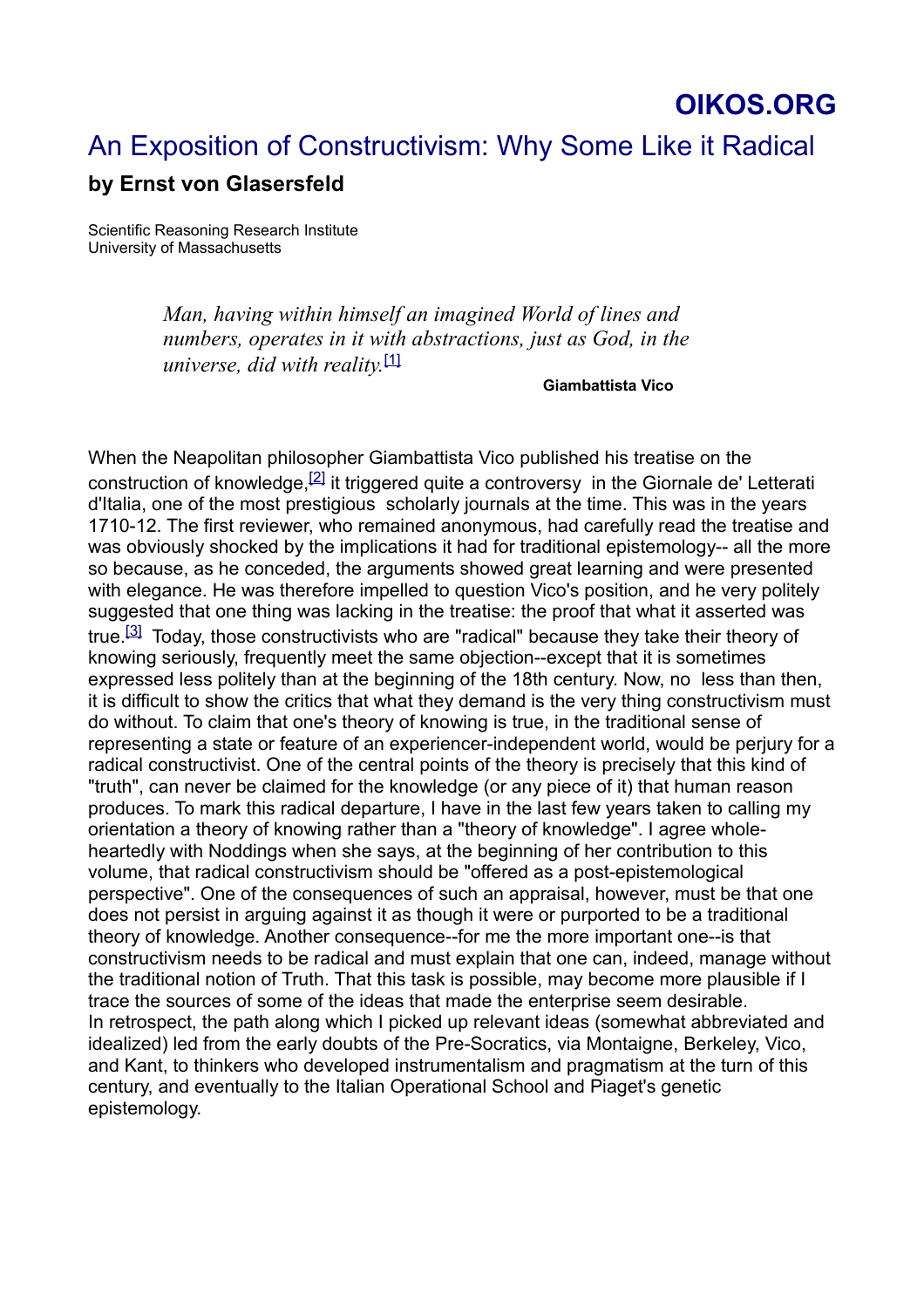#### **The Way of the Sceptics**

To Xenophanes (6th century B.C.) we may credit the insight that even if someone succeeded in describing exactly how the world really is, he or she would have no way of knowing that it was the "true" description.<sup>[\[4\]](http://www.oikos.org/constructivism.htm#note4)</sup> This is the major argument the sceptics have repeated for two thousand five hundred years. It is based on the assumption that whatever ideas or knowledge we have must have been derived in some way from our experience, which includes sensing, acting, and thinking. If this is the case, we have no way of checking the truth of our knowledge with the world presumed to be lying beyond our experiential interface, because to do this, we would need an access to such a world that does not involve our experiencing it. Plato tried to get around this by claiming that some god had placed the pure ideas inside us and that experience with the fuzzy, imperfect world of the senses could only serve to make us "remember" what was really true. Thus, there would be no need (and no way) to check our knowledge against an independent external reality. Consequently, in Plato's famous metaphor, the man who is led out of the cave of his commonplace experience is blinded by a splendid vision. But his vision is the pure realm of an interpersonal soul and not the fuzzy world perceived by the senses.<sup>[\[5\]](http://www.oikos.org/constructivism.htm#note5)</sup> From my point of view, Plato created an ingenious poetic or "metaphysical" myth, but not a rational theory of knowing. The sceptics position, developed into a school under Pyrrho at the end of the next century, was diligently compiled and documented by Sextus Empiricus about 200 A.D. It smoldered under the theological debates of the middle ages and burst into full flame in the 16th century when the works of Sextus Empiricus were rediscovered. Descartes set out to put an end to it, but succeeded only in strengthening the side he was opposing (cf. Popkin, 1979). The British Empiricists then helped to harden the sceptical doctrine by their detailed analyses. First, Locke discarded the secondary (sensory) properties of things as sources of "true" information about the real world. Then, Berkeley showed that Locke's arguments applied equally to the primary properties (spatial extension, motion, number,etc.), and finally Hume delivered an even more serious blow by attributing the notion of causality (and other relations that serve to organize experience) to the conceptual habits of the human knower. The final demolition of realism was brought about when Kant suggested that the concepts of space and time were the necessary forms of human experience, rather than characteristics of the universe. This meant that we cannot even imagine what the structure of the real world might be like, because whatever we call structure is necessarily an arrangement in space, time, or both. These are extremely uncomfortable arguments. Philosophers have forever tried to dismantle them, but they have had little success. The arguments are uncomfortable because they threaten a concept which we feel we cannot do without. "Knowledge" is something of which we are quite sure that we have a certain amount, and we are not prepared to relinquish it. The trouble is that throughout the occidental history of ideas and right down to our own days, two requisites have been considered fundamental in any epistemological discussion of knowledge. The first of these requisites demands that whatever we would like to call "true knowledge" has to be independent of the knowing subject. The second requisite is that knowledge is to be taken seriously only if it claims to represent a world of "things-in-themselves" in a more or less veridical fashion. In other words, it is tacitly taken for granted that a fully structured and knowable world "exists" and that it is the business of the cognizing human subject to discover what that structure is. The weakness of the sceptics' position lies in its polemical formulation.

It always sounds as though the traditional epistemologists' definition of knowledge were the only possible one. Hence, when Montaigne says "la peste de l'homme c'est l'opinion de savoir" (mankind's plague is the conceit of knowing)<sup>[\[6\]](http://www.oikos.org/constructivism.htm#note6)</sup>, it sounds as though we ought to give up all knowing. But he was referring to absolutistic claims of experiential knowledge and was discussing them in the context of the traditional dogmatic belief that religious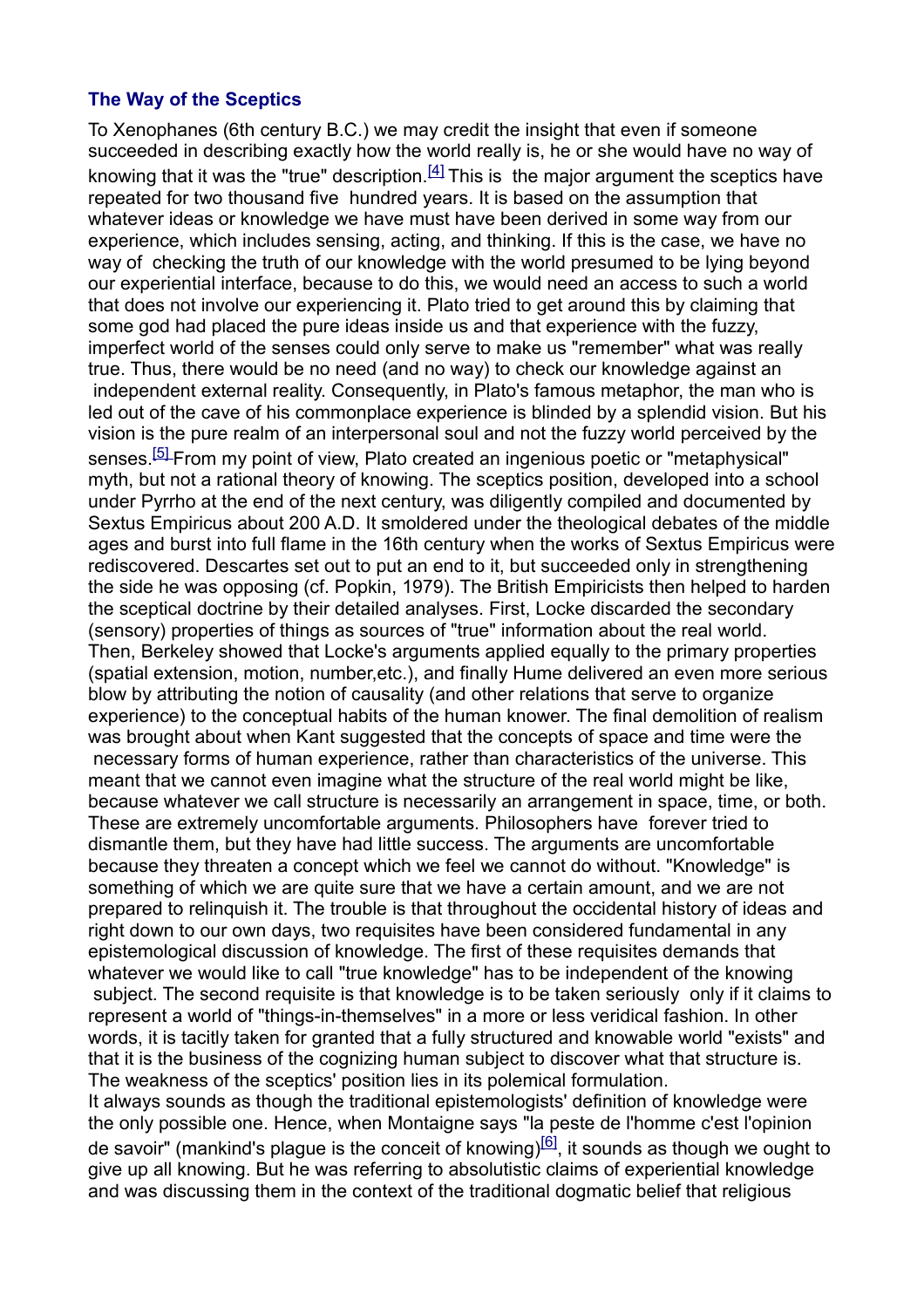revelation is unquestionable. He had in mind absolute truth, and he was castigating those who claimed that a rational interpretation of experience (of which "scientific observation" is, after all, a sophisticated form) would lead to such truth. He certainly did not intend to discredit the kind of know-how that enabled his peasants to make a good wine. In short, what the sceptics failed to stress was that, though no truths about a "real" world could be derived from experience, experience nevertheless supplied a great deal of useful knowledge.

# **The Changed Concept of Knowledge**

Unbeknownst to Kant, who in the 1780s hammered this limitation in with his Critiques of pure and practical reason, Giambattista Vico had come to a very similar conclusion in 1710. The human mind can know only what the human mind has made, was his slogan and, more like Piaget than Kant, he did not assume that space and time were necessarily a priori categories, but suggested that they, too, were human constructs (Vico, 1858).

Pursuing this way of thinking, one is led to what I have called "a reconstruction of the concept of knowledge" (von Glasersfeld, 1985). Some reconstruction is needed because, on the one hand, one can no longer maintain that the cognizing activity should or could produce a true representation of an objective world, and on the other, one does not want to end up with a solipsistic form of idealism. The only way out, then, would seem to be a drastic modification of the relation between the cognitive structures we build up and that "real" world which we are inclined to assume as "existing" beyond our perceptual interface.  $^{[7]}$  $^{[7]}$  $^{[7]}$  Instead of the illusory relation of "representation", one has to find a way of relating knowledge to reality that does not imply anything like match or correspondence. Neither Vico nor Kant explicitly mentioned such a conceptual alternative. It was supplied, however, in Darwin's theory of evolution by the concept of fit. Once this relational concept has been stripped of its erroneous formulation in the slogan "survival of the fittest" (cf. Pittendrigh, 1958; von Glasersfeld, 1980), it offers a way around the paradox of the traditional theory of knowledge. As far as I know, this was first suggested by Willam James (1880).<sup>[\[8\]](http://www.oikos.org/constructivism.htm#note8)</sup> Georg Simmel (1885) elaborated it, and Aleksandr Bogdanov (1909) developed it into a comprehensive instrumentalist epistemology. Hans Vaihinger (1913), who had been working at his "Philosophy of As If" since the 1870s and who probably was quite unaware of Vico, reintroduced the idea of conceptual construction.

## **Piaget's Contribution**

Today, in retrospect, these and other authors can be cited as "sources" of constructivism. However, the great pioneer of the constructivist theory of knowing today, Jean Piaget started from Kant and arrived at his view of cognition as a biologist who looked at intelligence and knowledge as biological functions whose development had to be explained and mapped in the ontogeny of organisms.

In interpreting Piaget, it is important to remember that his publications range over an astounding variety of topics and are spread over more than half a century.<sup>[\[9\]](http://www.oikos.org/constructivism.htm#note9)</sup> As with any versatile and original thinker, his ideas did not cease to develop and change (Vuik, 1981). It is, therefore, not surprising that one can spot contradictions in his work. An obvious instance is his theory of stages, which was gradually superseded by his theory of equilibration (cf. Rowell, in press). Thus it is not too difficult to dismiss Piaget on the strength of one or two quotations; or, what is even more frequent, on the strength of what superficial summarizers have said about him. It is also likely that arguments about what Piaget actually believed will continue and that different scholars will provide different interpretations. In my view, the following basic principles of radical constructivism emerge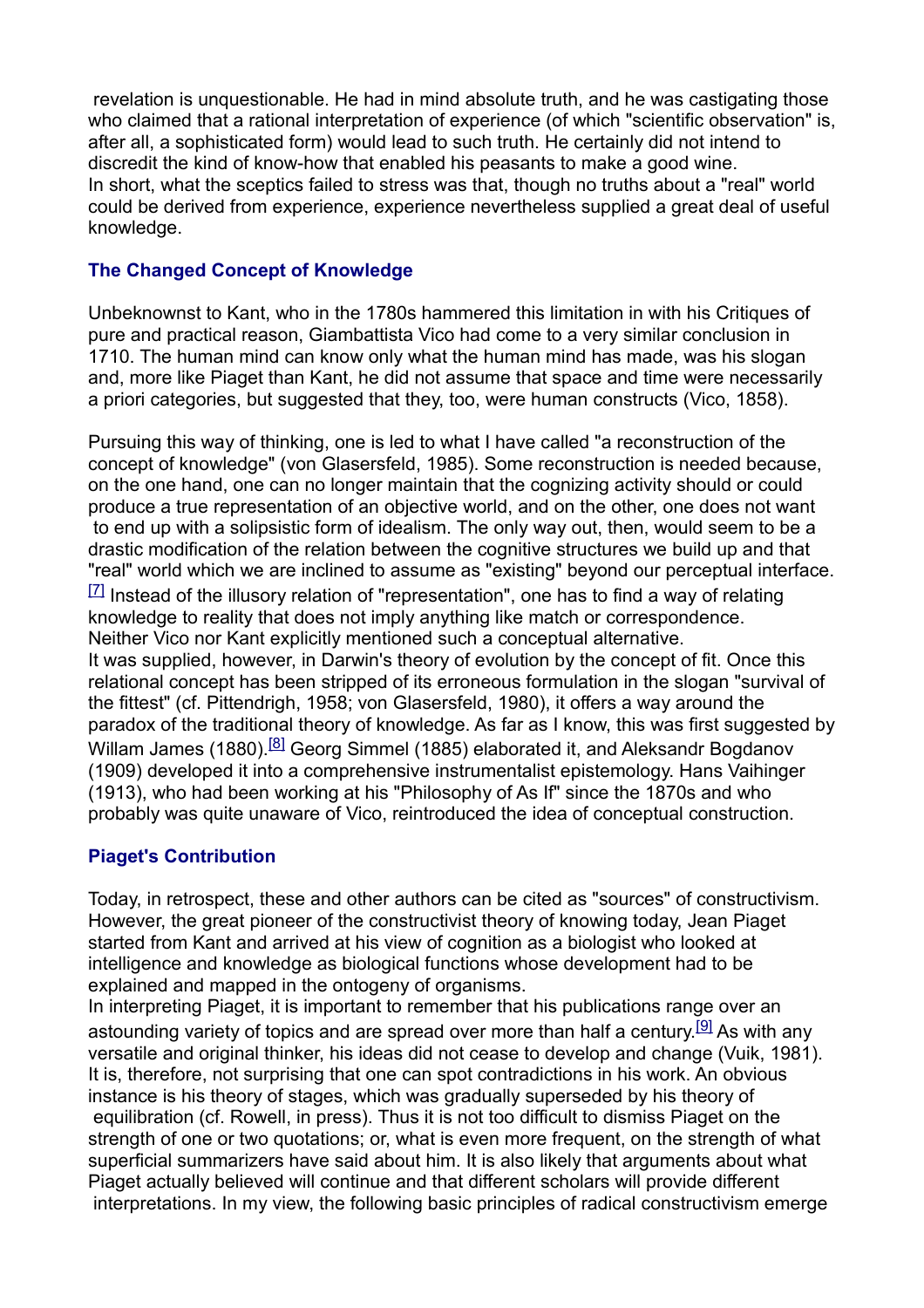quite clearly if one tries to comprise as much as possible of Piaget's writings in one coherent theory − but I would argue for these principles even if they could be shown to diverge from Piaget's thinking.

1 - a) Knowledge is not passively received either through the senses or by

way of communication;

- b) knowledge is actively built up by the cognizing subject.
- 2 a) The function of cognition is adaptive, in the biological sense of the term, tending towards fit or viability;
	- b) cognition serves the subject's organization of the experiential world, not the discovery of an objective ontological reality.

One cannot adopt these principles casually. If taken seriously, they are incompatible with the traditional notions of knowledge, truth, and objectivity, and they require a radical reconstruction of one's concept of reality. Instead of an inaccessible realm beyond perception and cognition, it now becomes the experiential world we actually live in. This world is not an unchanging independent structure, but the result of distinctions that generate a physical and a social environment to which, in turn, we adapt as best we can. Consequently, one cannot adopt the constructivist principles as an absolute truth, but only as a working hypothesis that may or may not turn out to be viable. This is the main reason why the constructivist orientation is unequivocally post-epistemological (Noddings, this volume).

# **The Concept of Viability**

To relinquish the inveterate belief that knowledge must eventually represent something that lies beyond our experience is, indeed, a frightening step to take. It constitutes a feat of decentering that is even more demanding than the one accomplished by a few outstanding thinkers in the 16th century who realized that the earth was not the center of the universe. Because it goes against an age-old habit, it is immensely difficult to accept that, no matter how well we can predict the results of certain actions we take or the "effects" of certain "causes" we observe, this must never be interpreted as a proof that we have discovered how the "real" world works.<sup>[10]</sup> The key to this insight lies in what Piaget formulated in the phrase "l'objet se laisse faire" ("the object allows itself to be treated"; 1970; p.35) At the symposium on the occasion of his 80th birthday he repeated the phrase and explained it further: "When one comes to have a true theory, this is because the object permitted it; which amounts to saying that it contained something analogous to my actions." (Inhelder et al. 1977; p.64) In this context − as in so many in Piaget's works − it is important to remember that an "object" is never a thing-in-itself for Piaget, but something that the cognizing subject has constructed by making distinctions and coordinations in his or her perceptual field (Piaget, 1937). That is all very well, one might say, but how does it come about that the reality we construct is in many ways remarkably stable? And, one might also ask why, if we ourselves construct our experiential reality, can we not construct any reality we might like? The first question was answered in a categorical way by George Kelly: "To the living creature, then, the universe is real, but it is not inexorable unless he chooses to construe it that way" (1955; p.8). The living creature, be it fish, fowl, or human, thrives by abstracting regularities and rules from experience that enable it to avoid disagreeable situations and, to some extent, to generate agreeable ones. This "abstracting of regularities" is always the result of assimilation. No experience is ever the same as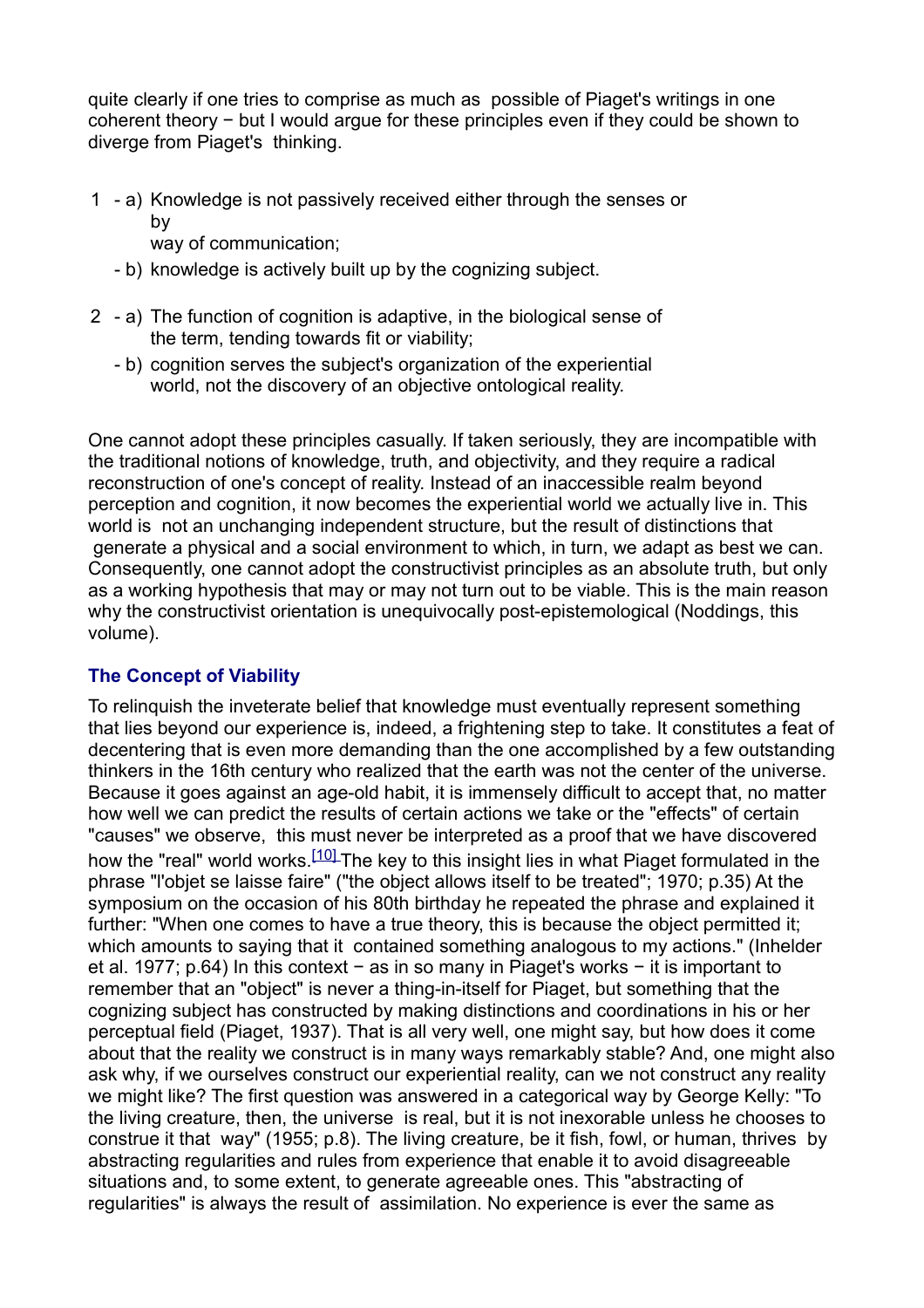another in the absolute sense. Repetition and, consequently, regularity can be obtained only by disregarding certain differences. This notion of assimilation is at the core of Piaget's scheme theory. No schemes could be developed if the organism could not isolate situations in which a certain action leads to a desirable result. It is the focus on the result that distinguishes a scheme from a reflex and makes possible the form of learning that Piaget called accommodation. It takes place when a scheme does not lead to the expected result. This produces a perturbation, and the perturbation may lead either to a modification of the pattern that was abstracted as the "triggering situation" or to a modification of the action. All this, I want to emphasize, concerns the experiential world of the acting organism, not any "external" reality. And the patterns a cognizing organism can and does abstract from experience depend on the operations of distinction and coordination the organism can and does carry out.<sup>[\[11\]](http://www.oikos.org/constructivism.htm#note11)</sup> This was brilliantly demonstrated for a variety of organisms more than fifty years ago by Jakob von Uexküll (1933/1970).

The second question − why we cannot construct any reality we like − can be raised only if the concept of viability is misunderstood or ignored. The absurdity of solipsism stems from the denial of any relation between knowledge and an experiencer-independent world. Radical Constructivism has been careful to stress that all action, be it physical or conceptual, is subject to constraints. I can no more walk through the desk in front of me than I can argue that black is white at one and the same time. What constrains me, however, is not quite the same in the two cases. That the desk constitutes an obstacle to my physical movement is due to the particular distinctions my sensory system enables me to make and to the particular way in which I have come to coordinate them. Indeed, if I now could walk through the desk, it would no longer fit the abstraction I have made in prior experience. This, I think, is simple enough. What is not so simple is the realization that the fact that I am able to make the particular distinctions and coordinations and establish their permanence in my experiential world, does not tell me anything other than the fact that it is one of the things my experiential reality allows me to do. Using a spatial metaphor, I have at times expressed this by saying that the viability of an action shows no more than that the "real" world leaves us room to act in that way. Conversely, when my actions fail and I am compelled to make a physical or conceptual accommodation, this does not warrant the assumption that my failure reveals something that "exists" beyond my experience. Whatever obstacle I might conjecture, can be described only in terms of my own actions. (In this context, it is important to remember that the constructivist theory holds that perception is not passive, but under all circumstances the result of action; cf. Piaget, 1969.) The constraints that preclude my saying that black is white are, of course, not physical but conceptual. The way we use symbols to handle abstractions we have made from experience, requires among other things that we exclude contradiction (cf. von Glasersfeld, in press). Consistency, in maintaining semantic links and in avoiding contradictions, is an indispensable condition of what I would call our "rational game".

## **The Question of Certainty**

The domain of mathematics is in some sense the epitome of the rational game. The certainty of mathematical results has often been brought up as an argument against constructivism. To indicate that the theoretical infallibility of mathematical operations (in practice, mistakes may, of course, occur) cannot be claimed as proof that these operations give access to an ontological reality, I have compared this generation of certainty to the game of chess. At the painful moment when you discover that your opponent can put you into a "checkmate" position, you have no way of doubting it and your shock is as real as any shock can be. Yet, it is obvious that the certainty you are experiencing springs from nothing but the conceptual relations that constitute the rules of the game; and it is equally obvious that these conceptual relations are absolute in the sense that if I broke them and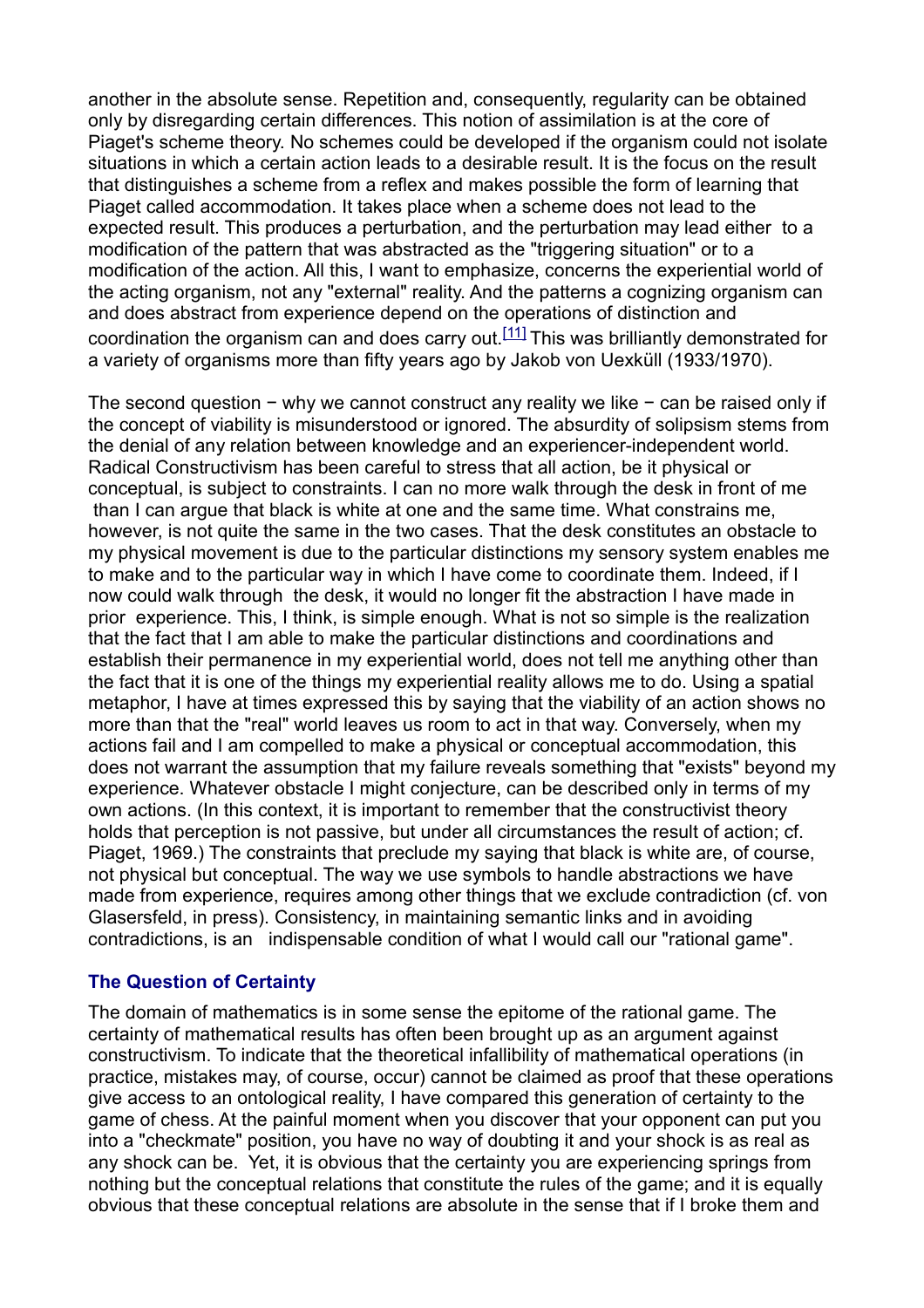thus destroyed the certainty they generate, I would no longer be playing that particular game. The comparison with chess has caused remonstrations, and I would like to clarify my position. I still believe that the certainty in mathematics springs from the same conceptual source, but this does not mean that I hold mathematics to be like chess in other ways. The biggest difference is that the elements to which the rules of chess apply are all specific to the game. Flesh and blood kings cannot be put into "mate" positions, equestrian knights move unlike their chess namesakes, and living queens show their power in ways that are inconceivable on the chess board. In contrast, the elements to which the rules of mathematics are applied, are not free inventions. In counting, for example, the elements start out as ordinary things that have been abstracted from ordinary experience, and the basic abstract concepts, such as "oneness" and "plurality", have a life of their own before they are incorporated in the realm of mathematics. It is precisely this connection with everyday experience and conceptual practice that leads to the contention that mathematics "reflects" the real world.

The "imagined world of lines and numbers" of which Vico speaks in the quotation I have put at the beginning of this essay, is in no sense an arbitrary world. At the roots of the vast network of mathematical abstractions are the simple operations that allow us to perceive discrete items in the field of our experience, and simple relational concepts that allow us to unite them as "units of units". On subsequent levels of abstraction, the representations of sensory-motor material of everyday experience (Piaget's "figurative" elements) drop out, and what remains is the purely "operative", i.e., abstractions from operations. None of this is developed in a free, wholly arbitrary fashion. Every individual's abstraction of experiential items is constrained (and thus guided) by social interaction and the need of collaboration and communication with other members of the group in which he or she grows up. No individual can afford not to establish a relative fit with the consensual domain of the social environment.  $[12]$  An analogous development takes place with regard to mathematics, but here the social interaction specifically involves those who are active in that field. The consensual domain into which the individual must learn to fit is that of mathematicians, teachers, and other adults insofar as they practice mathematics. The process of adaptation is the same as in other social domains, but there is an important difference in the way the degree of adaptation can be assessed. In the domain of everyday living, fit can be demonstrated by sensory-motor evidence of successful interaction (e.g. when an individual asked to buy apples, returns with items that the other recognizes as apples). The only observable manifestation of the demand as well as of the response, in the abstract reaches of the domain of mathematics, are symbols of operations. The operations themselves remain unobservable. Understanding can therefore never be demonstrated by the presentation of results that may have been acquired by rote learning.<sup>[13]</sup> This is one of the reasons why mathematics teachers often insist (to the immense boredom of the students) on the exact documentation of the algorithm by means of which the result was obtained. The flaw in this procedure is that any documentation of an algorithm is again a sequence of symbols which in themselves do not demonstrate the speaker's or writer's understanding of the symbolized operations. Hence, the production of such a sequence, too, may be the result of rote learning. Other contributions to this volume will illustrate how a constructivist approach to instruction deals with this problem. They will also show that the constructivist teacher does not give up his or her role as a guide − but this leadership takes the form of encouraging and orienting the students' constructive effort rather than curtailing their autonomy by presenting ready-made results as the only permitted path. Here, I would merely stress the sharp distinction which, in my view, has to be made between teaching and training. The first aims at the students' conceptual fit with the consensual domain of the particular field, a fit which, from the teacher's perspective, constitutes understanding. The second aims at the students'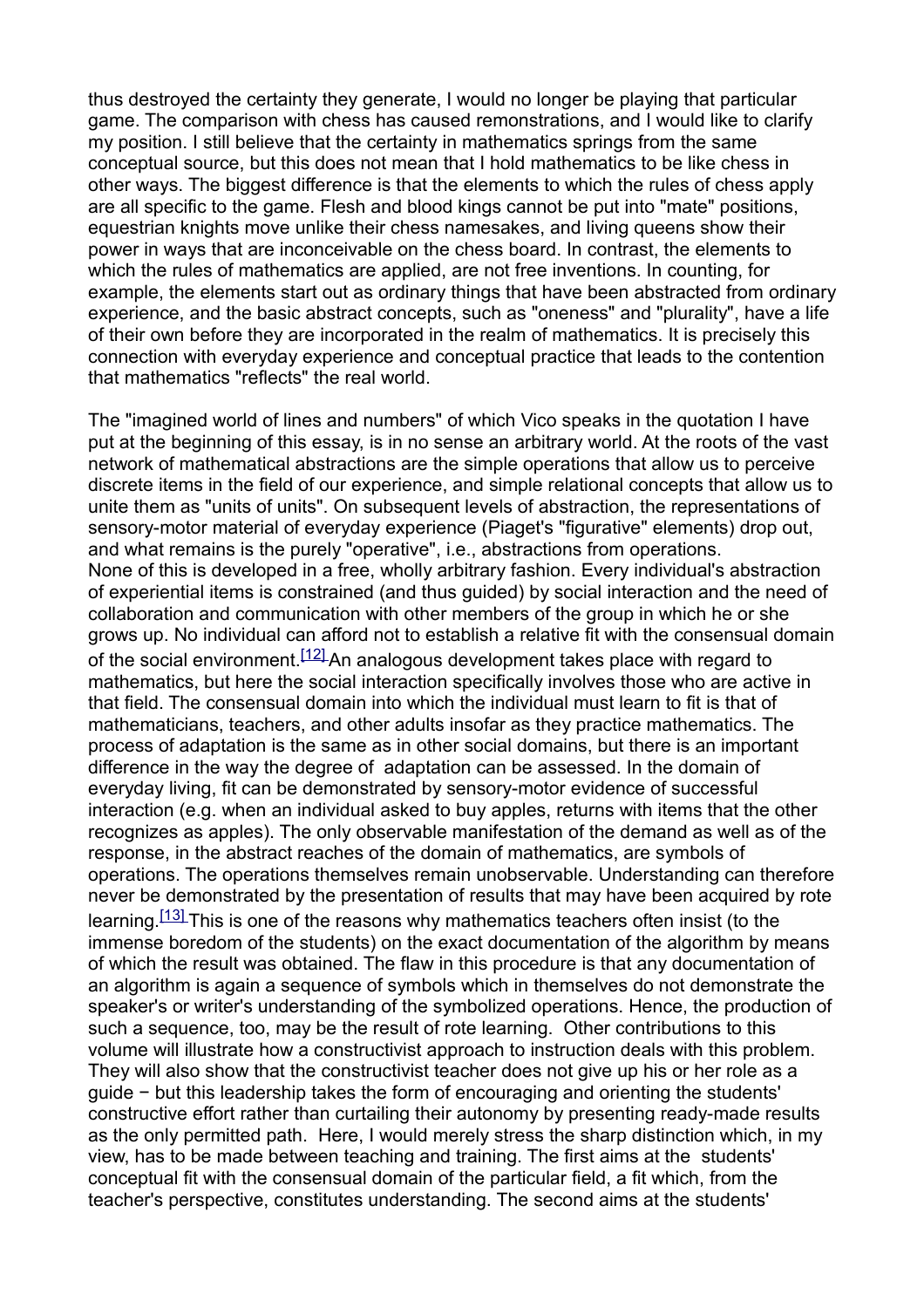behavioral fit which, from the teacher's perspective, constitutes acceptable performance. This is not to say, that rote learning and the focus on adequate performance should have no place in constructively oriented instruction. But it does mean that, where the domain of mathematics is concerned, instruction that focuses on performance alone can be no better than trivial.

### **Concluding Remarks**

If one seriously wants to adopt the radical constructivist orientation, the changes of thinking and of attitudes one has to make are formidable. It is also far from easy to maintain them consequentially. Much like physical habits, old ways of thinking are slow to die out and tend to return surreptitiously. In everyday living we don't risk much if we continue to speak of lovely sunsets and say that tomorrow the sun will rise at such and such a time – even though we now hold that it is the earth that moves and not the sun. Similarly, there is no harm in speaking of knowledge, mathematical and other, as though it had ontological status and could be "objective" in that sense; as a way of speaking this is virtually inevitable in the social interactions of everyday life. But when we let scientific knowledge turn into belief and begin to think of it as unquestionable dogma, we are on a dangerous slope. The critics of Copernicus who argued that his system must be "wrong" because it denied that the earth is the center of the universe, could not claim to be "scientific" − they argued in that way for political and religious reasons. Science, as Bellarmino pointed out, produces hypotheses, and as such, they may or may not be useful. Their use may also be temporary. The science we have today, holds that neither the earth nor the sun has a privileged position in the universe. Like the contemporary philosophers of science, constructivists have tried to learn from that development and to give up the traditional conception of knowledge as a "true" representation of an experiencer-independent state of affairs.

That is why radical constructivism does not claim to have found an ontological truth but merely proposes a hypothetical model that may turn out to be a useful one. Let me conclude with a remark that is not particularly relevant to the teaching of mathematics but might be considered by educators in general. Throughout the two thousand five hundred years of Western epistemology, the accepted view has been a realist view. According to it, the human knower can attain some knowledge of a really existing world and can use this knowledge to modify it. People tended to think of the world as governed by a God who would not let it go under. Then faith shifted from God to science and the world that science was mapping was called "Nature" and believed to be ultimately understandable and controllable. Yet, it was also believed to be so immense that mankind could do no significant harm to it. Today, one does not have to look far to see that this attitude has endangered the world we are actually experiencing. If the view is adopted that "knowledge" is the conceptual means to make sense of experience, rather than a "representation" of something that is supposed to lie beyond it, this shift of perspective brings with it an important corollary: the concepts and relations in terms of which we perceive and conceive the experiential world we live in are necessarily generated by ourselves. In this sense it is we who are responsible for the world we are experiencing. As I have reiterated many times, radical constructivism does not suggest that we can construct anything we like, but it does claim that within the constraints that limit our construction there is room for an infinity of alternatives. It therefore does not seem untimely to suggest a theory of knowing that draws attention to the knower's responsibility for what the knower constructs.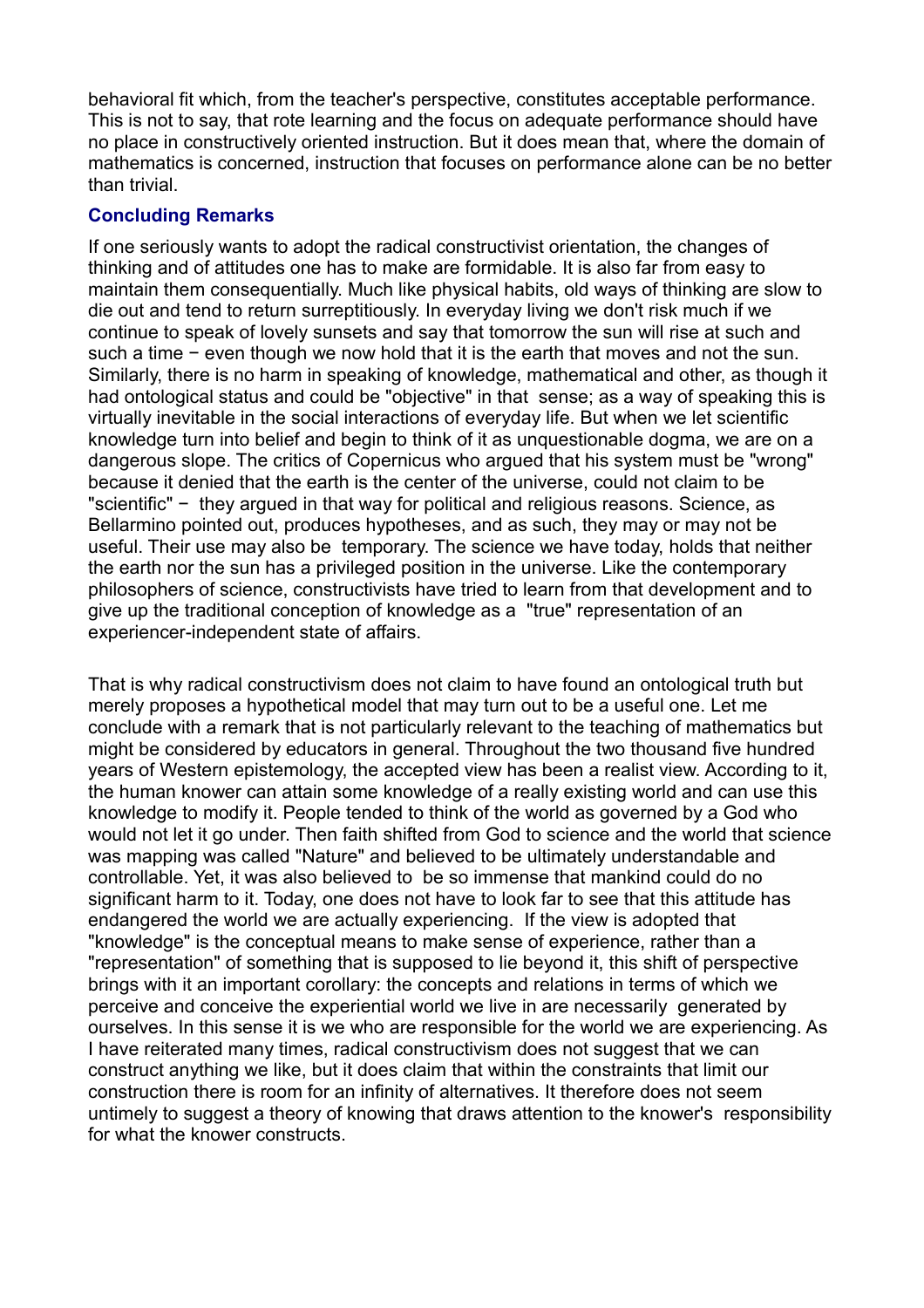#### **REFERENCES**

Anonymous (1711), Osservazioni, Giornale de'Letterati d'Italia, 5(6). (reprinted in Vico, 1858; p. 137-140 ).

Bogdanov, A. (1909) Science and philosophy. In (anonymous editor), Essays on the philosophy of collectivism, Vol.1. St. Petersburg.

Diels, H. (1957) Die Vorsokratiker. Hamburg: Rowohlt.

Feyerabend, P. (1987) Farewell to reason. London/New York: Verso.

Inhelder, B., Garcia, R., & Voneche, J. (1977) Epistemologie genetique et equilibration. Neuchatel/Paris: Delachauz et Niestle.

James, W. (1880), Great men, great thoughts, and the environment, Atlantic Monthly, 46, 441-459.

Kelly, G.A. (1955) A theory of personality - The psychology of personal constructs. New York: Norton.

Kitchener, R. (1989), Genetic epistemology and the prospects for a cognitive sociology of science: A critical synthesis, Social Epistemology, 3(2), 153-169.

Maturana, H. (1980) Biology and cognition. In H.Maturana & F. Varela, Autopoiesis: The organization of the living. Dordrecht: Reidel.

Montaigne, Michel de (1972) Essais, Vol.2. Paris: Librairie Generale Francaise.

Piaget, J. (1937 La construction du reel chez l'enfant. Neuchatel: Delachaux et Niestle.

Piaget, J. (1969) Mechanisms of perception. (Translation by G.N.Seagrim) New York: Basic Books.

Piaget, J. (1970) Le structuralisme. Paris: Presses Universitaires de France.

Pittendrigh, C.S. (1958), Adaptation, natural selection, and behavior. In A.Roe & G.G.Simpson (Eds.), Behavior and evolution. New Haven, CT: Yale University Press.

Plato, Great dialogues of Plato (1956). New York: New American Library.

Popkin, R. (1979) The history of scepticism from Erasmus to Spinoza. Berkeley/Los Angeles: University of California Press.

Rowell, J.A. (1989), Equilibration and the teaching of science, Synthese, 1989; in press.

Simmel, G. (1895) Ueber eine Beziehung der Selectionslehre zur Erkenntnistheorie, Archiv für systematische Philosophie, 1, 34-45.

Vaihinger, H. (1913) Die Philosophie des Als Ob. Berlin: Reuther & Reichard.

Vico, G.-B. (1858) De antiquissima Italorum sapientia (1710) Naples: Stamperia de' Classici Latini.

von Glasersfeld, E. (1980), Adaptation and viability, American Psychologist, 35(11), 970- 974.

von Glasersfeld, E. (1985), Reconstructing the concept of knowledge, Archives de Psychologie, 53, 91-101.

von Glasersfeld, E. (1989) Abstraction, representation, and reflection. In L.P.Steffe (Ed.) Epistemological foundations of mathematical experience. New York: Springer, in press.

von Uexküll, J. 1970 Streifzüge durch die Umwelten von Tieren und Menschen (with Georg Kriszat). Frankfurt am Main: Fischer. (Originally published in 1933).